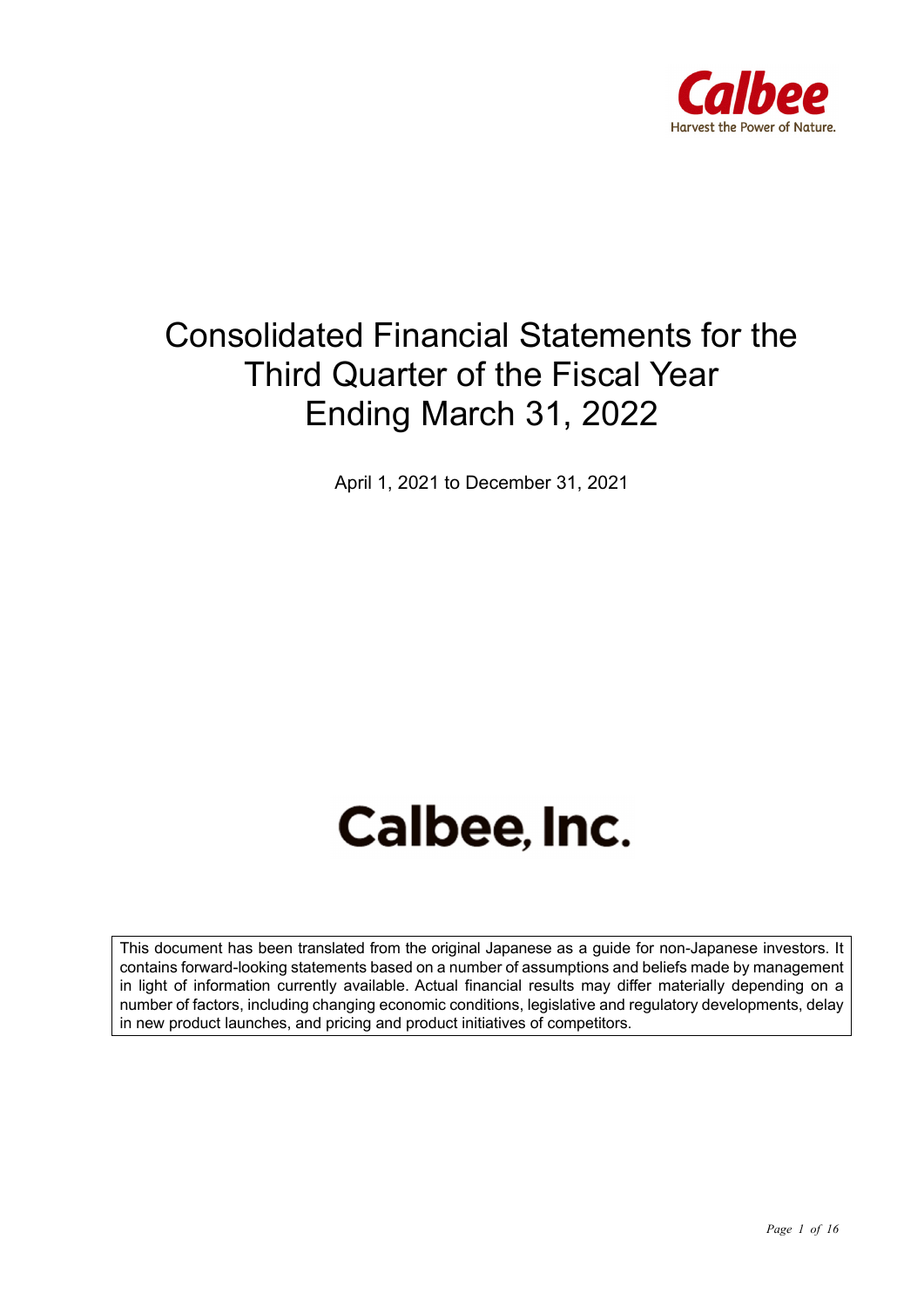#### **SUMMARY OF FINANCIAL STATEMENTS (consolidated)**

Third Quarter Results for the Fiscal Year Ending March 31, 2022

#### **Calbee, Inc. February 1, 2022**

Stock exchange listings: Tokyo 1<sup>st</sup> section, code number 2229

URL: https://www.calbee.co.jp/en/ Contact: Koichi Kikuchi

Senior Managing Director & CFO

Telephone: +81-3-5220-6222

Representative: Shuji Ito, President & CEO, Representative Director

Scheduled date for submission of the third quarter financial report: February 10, 2022

Scheduled date for distribution of dividends: --

Availability of supplementary explanatory material for the third quarter results: Available

Quarterly results presentation meeting: Yes (conference call for institutional investors and analysts)

#### **1) Consolidated results for the first nine months (April 1, 2021 to December 31, 2021) of the fiscal year ending March 31, 2022** (1) Consolidated Operating Results *Millions of yen, rounded down*

| (i) Consolidated Operating Results      |                   |                             |                   | <u>MINIONS OF YEAR TOUNGED QUINTI</u> |
|-----------------------------------------|-------------------|-----------------------------|-------------------|---------------------------------------|
|                                         | Nine months ended |                             | Nine months ended |                                       |
|                                         | December 31, 2020 |                             | December 31, 2021 |                                       |
|                                         |                   | % change                    |                   | % change                              |
|                                         | 201,203           | 4.7                         | 185.470           |                                       |
|                                         | 21.841            | (0.2)                       | 20.885            | (4.4)                                 |
|                                         | 21.401            | $^{\prime}$ 1.7 $^{\prime}$ | 21.570            | 0.8                                   |
| Profit attributable to owners of parent | 14,048            | (4.3)                       | 14.701            | 4.7                                   |
|                                         | 105.11            |                             | 110.23            |                                       |
| Earnings per share (diluted) (¥)        |                   |                             |                   |                                       |

Notes: 1. The percentages shown above are a comparison with the same period in the previous fiscal year.

2. Comprehensive income: Nine months ended December 31, 2021: ¥15,818 million (8.7%)

Nine months ended December 31, 2020: ¥14,555 million (0.5%)

3. As the Company applied the "Accounting Standard for Revenue Recognition" (Business Accounting Standards No. 29) from the beginning of the fiscal year ending March 2022, the percentage change in net sales from the same period of the previous fiscal year is not shown. Assuming that the same accounting standard as before was applied to sales for the third quarter of the fiscal year ending March 2022, the percentage of change from the same period of the previous fiscal year is 4.3%, excluding the impact of the application of this accounting standard.

(2) Consolidated Financial Position *Millions of yen, rounded down*

| \= , oonoonaatoa ; manoiar ; oonion ; | <u>Millions</u> of year, rounded down |                         |  |
|---------------------------------------|---------------------------------------|-------------------------|--|
|                                       | As of March 31, 2021                  | As of December 31, 2021 |  |
|                                       | 238.978                               | 237.154                 |  |
| Net assets                            | 182.740                               | 183.141                 |  |
| Shareholders' equity/total assets (%) |                                       | 73.9                    |  |

Shareholders' equity: As of December 31, 2021: ¥175,355 million As of March 31, 2021: ¥175,369 million

#### **2) Dividends**

|                | ,,,,                      |
|----------------|---------------------------|
| FY ended       | FY ending                 |
| March 31, 2021 | March 31, 2022 (forecast) |
| 0.00           | 0.00                      |
| 50.00          | 52.00                     |
| 50.00          | 52.00                     |
|                |                           |

Note: Changes from the most recently announced dividend forecast: None

#### **3) Consolidated forecasts for the fiscal year ending March 31, 2022(April 1, 2021 to March 31, 2022)**

|                                         |         | Millions of yen |
|-----------------------------------------|---------|-----------------|
|                                         |         | % change        |
|                                         | 243,000 |                 |
|                                         | 25,500  | (5.8)           |
|                                         | 26,000  | (5.5)           |
| Profit attributable to owners of parent | 17.500  | (1.0)           |
|                                         | 131.75  |                 |

Notes: 1. The percentages shown above are a comparison with the same period in the previous fiscal year.

2. Changes from the most recently announced results forecast: Yes

3. As the Company applied the "Accounting Standard for Revenue Recognition" (ASBJ No. 29) from the beginning of the fiscal year ending March 2022, the percentage change in net sales from the previous fiscal year is not shown. Assuming that the same accounting standard as before was applied to sales for the fiscal year ending March 2022, the percentage of change from the previous fiscal year is 3.5%, excluding the impact of the application of this standard.

*Yen*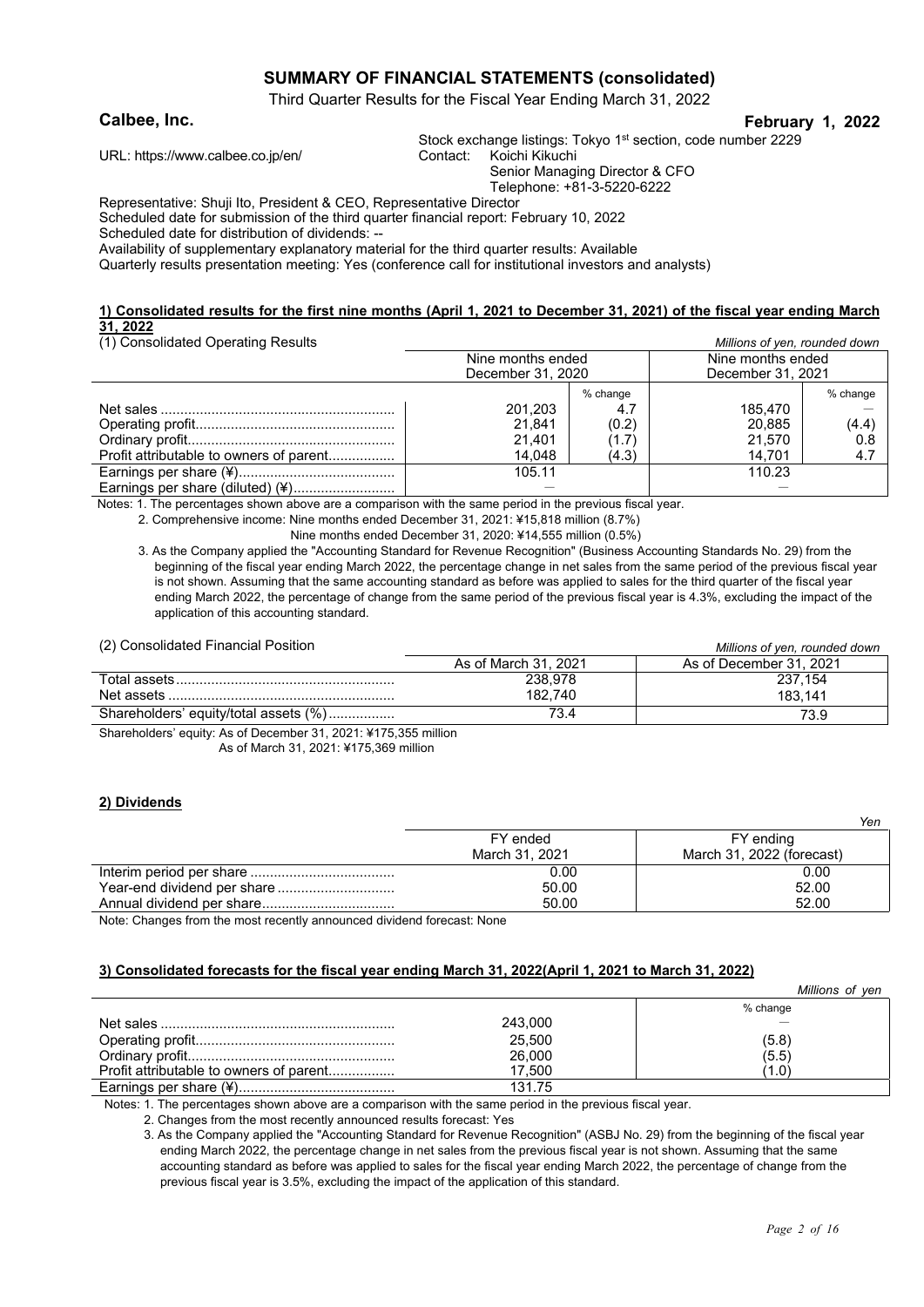- **Notes**<br>Trans (1) Transfers of important subsidiaries during the period (transfers of specified subsidiaries resulting in changes in the scope of consolidation): None
- (2) Use of special accounting procedures: None
- (3) Changes in accounting policy, changes in accounting estimates, and restatements:
	- 1. Changes in accounting policies following revisions of accounting standards: Yes
	- 2. Changes in accounting policies other than 1: None
	- 3. Changes in accounting estimates: None
	- 4. Restatements: None
- (4) Number of outstanding shares (common stock)

|    |                                            | As of March 31, 2021:   | As of December 31, 2021: |
|----|--------------------------------------------|-------------------------|--------------------------|
|    | Number of outstanding shares               | 133,929,800 shares      | 133,929,800 shares       |
|    | (including treasury shares)                |                         |                          |
|    | 2. Number of treasury shares               | 289,176 shares          | 2,758,326 shares         |
|    |                                            | Nine months to December | Nine months to December  |
|    |                                            | 31, 2020:               | 31. 2021:                |
| 3. | Average number of shares during the period | 133,656,967 shares      | 133,374,659 shares       |

Note: Regarding Calbee stock held in trust as treasury stock within shareholders' equity, the number of treasury shares includes 263,265 of these shares as of December 31, 2021 and 288,265 of these shares as of March 31, 2021, and the average number of shares excludes 274,118 treasury shares in the nine months to December 31, 2021, and 271,921 treasury shares in the nine months to December 31, 2020.

#### **Financial Statements are not subject to audit by a certified public accountant or audit firm**

#### **Appropriate use of financial forecasts and other items**

- 1. Forecasts, etc., recorded in this document include forward-looking statements that are based on management's estimates, assumptions and projections at the time of publication. A number of factors could cause actual results to differ materially from expectations. For details of forecasts, please see Page 9, 1. Operating results (3) Consolidated forecasts for the fiscal year ending March 31, 2022.
- 2. The earnings per share forecast for the fiscal year ending March 31, 2022 is calculated using 132,831,408 shares as the expected average number of shares for the period.
- 3. Calbee, Inc. has scheduled a financial results phone conference for institutional investors and analysts on February 1, 2022. An audio recording of the conference will be made available on our Japanese website after the conference.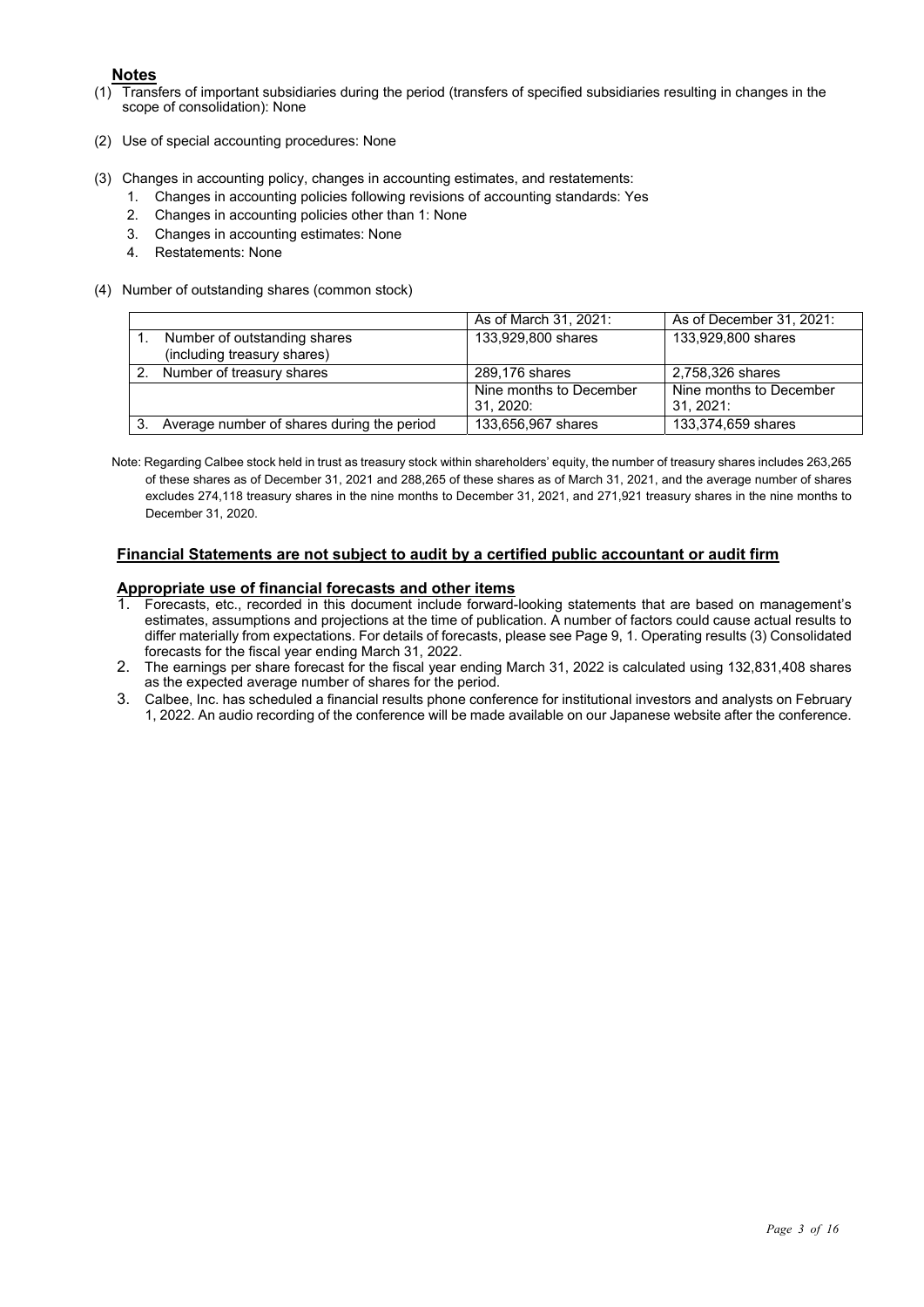#### **Contents**

| 1. Operating results …………………………………………………………………………………………… | 5  |
|----------------------------------------------------------|----|
|                                                          | 5  |
|                                                          | 8  |
|                                                          | 9  |
|                                                          | 10 |
|                                                          | 10 |
|                                                          | 12 |
|                                                          | 14 |
|                                                          | 16 |
|                                                          | 16 |
|                                                          | 16 |
|                                                          | 16 |
|                                                          | 16 |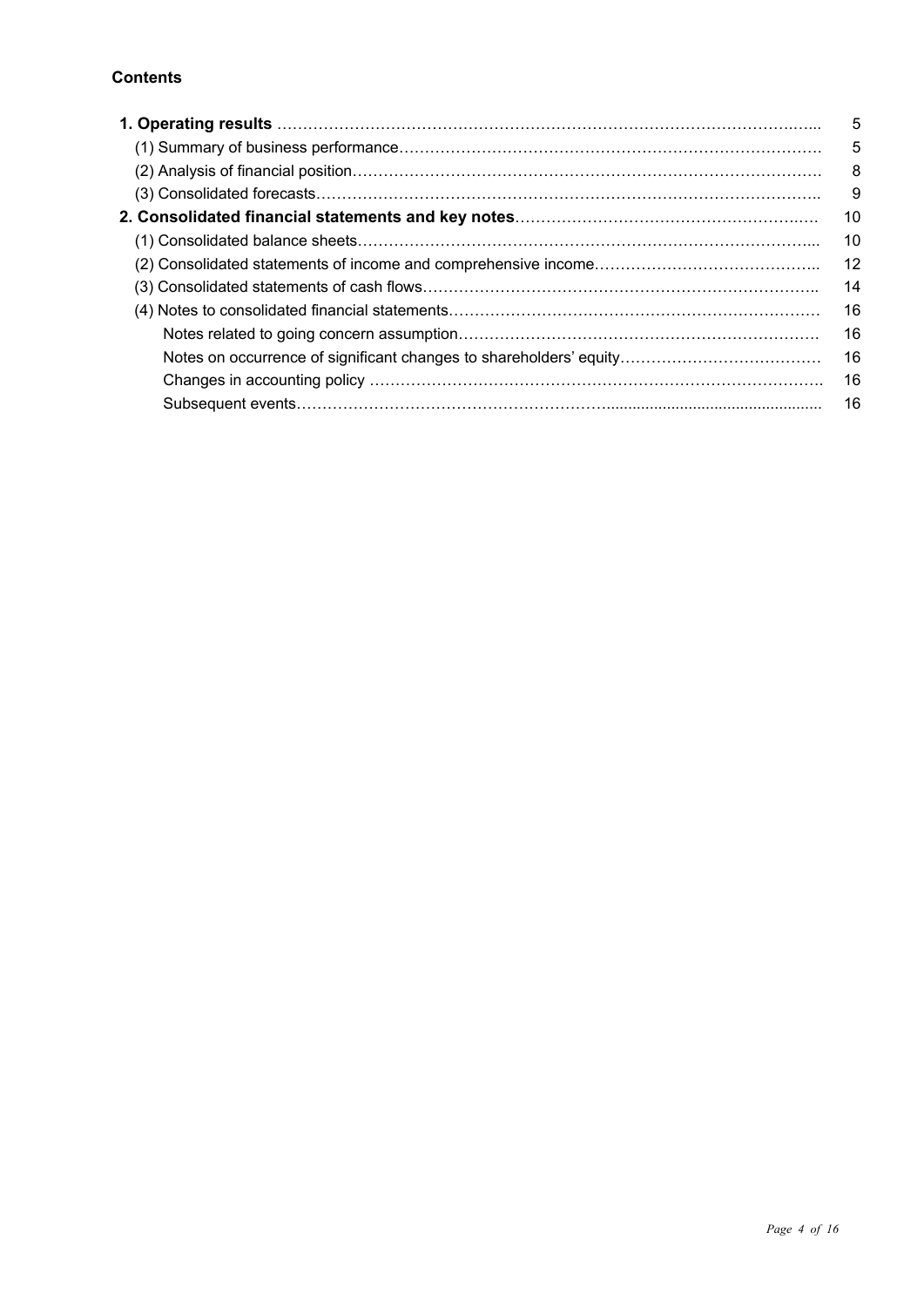#### **1. Operating results**

#### **(1) Summary of business performance**

(All comparisons are with the same period of the previous fiscal year, unless stated otherwise.)

Effective from the beginning of the first quarter of the current fiscal year, the Group adopted the "Accounting Standard for Revenue Recognition" (ASBJ Statement No. 29) and changed the method to deduct a portion of selling expenses (rebates, etc.) from sales, which was previously recorded in selling, general and administrative expenses. Net sales (by business, by product, and by region) and operating margin are compared and analyzed year-on-year, excluding the impact of the adoption of accounting standards. For more information on this change, please refer to ""Changes in accounting policy" in "(4) Notes to Consolidated Financial Statements" .

Net sales during the nine-month period of the current fiscal year totaled ¥185,470 million. Growth in overseas business led to an increase of 4.3% excluding the impact of the adoption of revenue recognition standards. In the domestic business, sales of *Jagarico* and products with new value such as bean-based snack *Miino* grew, but sales of *Potato Chips* declined due to the impact of smaller potato harvest. As a result, sales remained flat from the same period of previous fiscal year. In the overseas business, sales increased due to growth in sales of snacks in all regions.

Operating profit decreased 4.4% to ¥20,885 million, due to a sharp rise in the prices of raw materials such as cooking oil. Operating margin was 11.3%, decrease 0.9 percentage points from the same period of previous fiscal year excluding the impact of the adoption of revenue recognition standards. Ordinary profit increased 0.8% to ¥21,570 million due to the recording of foreign exchange gains and other factors. Profit attributable to owners of parent increased 4.7% to ¥14,701 million due to the recognition of gain on forgiveness of debt (gain on forgiveness of payroll protection program loans in the U.S.).

|                                                                   |                |                | Millions of yen, rounded down |
|-------------------------------------------------------------------|----------------|----------------|-------------------------------|
|                                                                   | Q3 FY ended    | Q3 FY ending   |                               |
|                                                                   | March 31, 2021 | March 31, 2022 |                               |
|                                                                   | Amount         | Amount         | Growth (%)                    |
| Domestic production and sale of<br>snack and other foods business | 161,038        | 162,317        | $+0.8$                        |
| Domestic snack foods                                              | 132,028        | 134,869        | $+2.2$                        |
| Domestic cereals                                                  | 21,621         | 18,896         | $-12.6$                       |
| Domestic others                                                   | 7,388          | 8,551          | $+15.7$                       |
| Overseas production and sale of<br>snack and other foods business | 40,164         | 47,506         | $+18.3$                       |
| Subtotal                                                          | 201,203        | 209,823        | $+4.3$                        |
| Deduction of rebates, etc.                                        |                | $-24,352$      |                               |
| Production and sale of snack and<br>other foods business Total    | 201,203        | 185,470        |                               |

Results by business are as follows.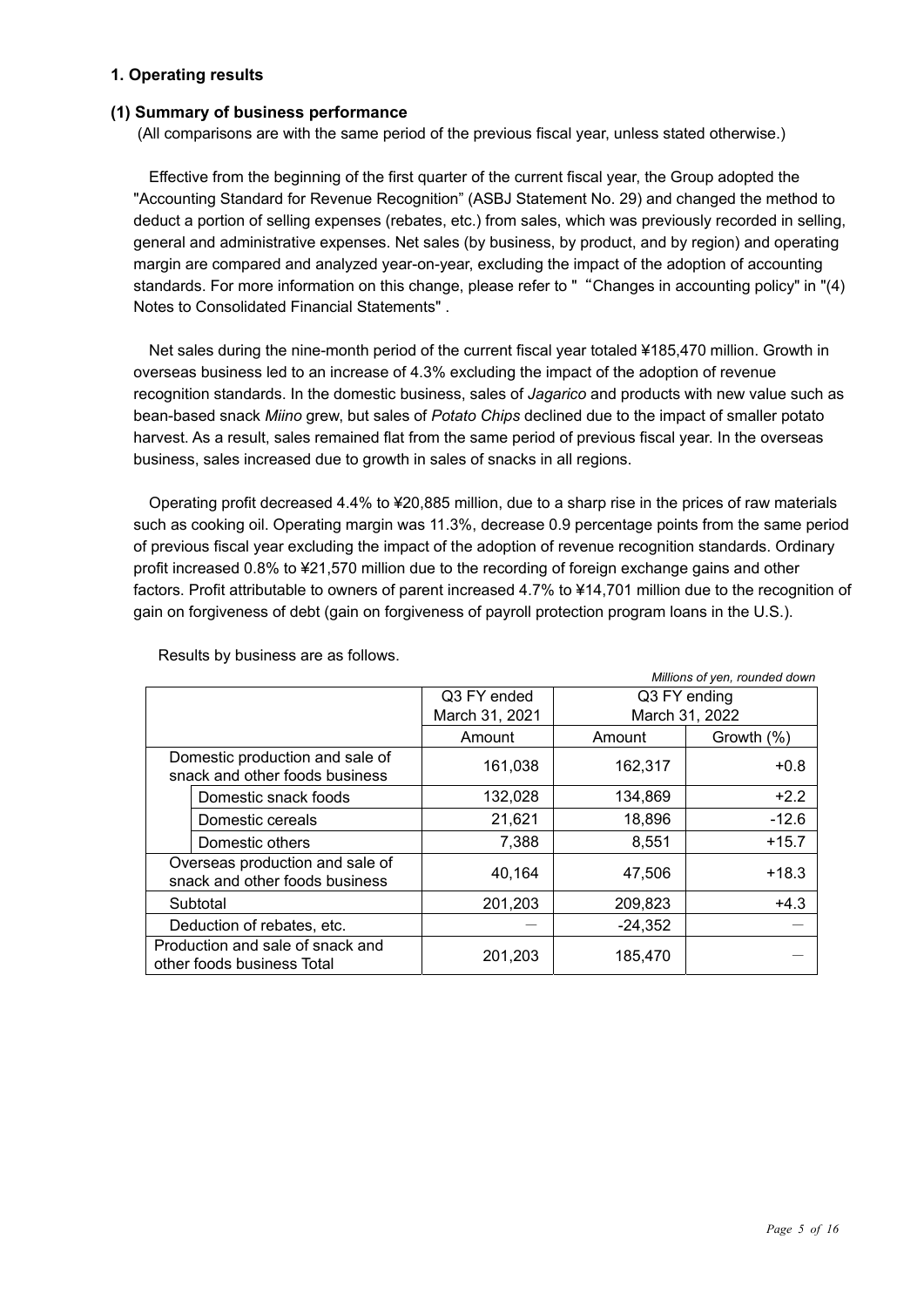#### Production and sale of snack and other foods business Production and sale of snacks and other foods increased driven by overseas business.

Domestic production and sale of snack and other foods business

・Domestic snack foods

Domestic snack foods increased in sales.

Sales of domestic snack foods by products are as follows.

|                             |                |                      | Millions of yen, rounded down |
|-----------------------------|----------------|----------------------|-------------------------------|
|                             | Q3 FY ended    | Q3 FY ending         |                               |
|                             | March 31, 2021 |                      | March 31, 2022                |
|                             | Amount         | Growth (%)<br>Amount |                               |
| Potato-based snacks         | 96,776         | 97,617               | $+0.9$                        |
| Potato Chips                | 65,385         | 64,066               | $-2.0$                        |
| Jagarico                    | 25,585         | 27,013               | $+5.6$                        |
| Jagabee/ Jaga Pokkuru       | 5,804          | 6,537                | $+12.6$                       |
| Flour-based snacks          | 15,933         | 16,183               | $+1.6$                        |
| Corn- and bean-based snacks | 13,242         | 14,135               | $+6.7$                        |
| Other snacks                | 6,076          | 6,932                | $+14.1$                       |
| Domestic snack foods total  | 132,028        | 134,869              | $+2.2$                        |

・ Sales of potato-based snacks increased, driven by sales of *Jagarico*.

- Sales of *Potato Chips* decreased from the same period of the previous fiscal year due to restrained sales promotion activities and readjustment of product policies, affected by smaller potato harvest.
- Sales of *Jagarico* increased due to growth in sales of stand-pouch-type products such as *Jagarico Salad bits Omori* (large-bag type) and the aggressive introduction of limited-time products.
- As inbound and domestic tourism remained sluggish, *Jagabee*/ *Jaga Pokkuru* increased in sales due to store set up at product exhibitions and sales in supermarkets etc.
- ・ Sales of corn-and bean-based snacks increased due to favorable sales of *Miino*, a bean-based snack, stemming from promotional campaigns such as TV commercials.
- ・ Sales of other snacks increased due to *Potato Deluxe* sales area expansion.

#### ・Domestic cereals:

Domestic cereal sales were ¥18,896 million (decreased 12.6%), due to the transfer of export sales to Chinese overseas subsidiary and a decline from the absence of nesting demand in the previous year, despite firm sales of the renewed *Frugra Less Carbohydrates*.

#### ・Domestic others:

Domestic others sales amounted to ¥8,551 million (increased 15.7%) due to strong sales in the sweet potato business, both sales in wholesale and company-owned shops.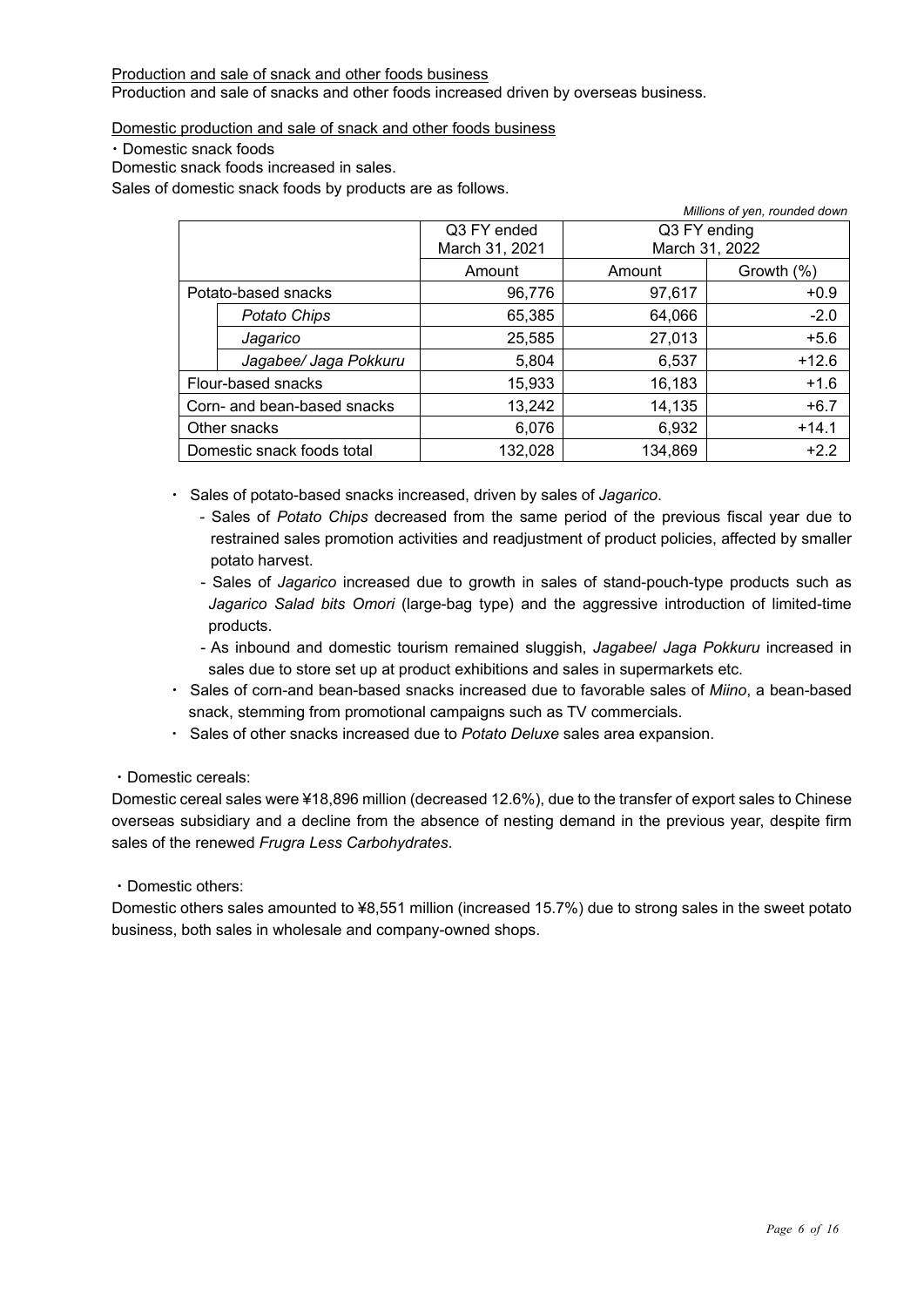#### Overseas production and sale of snack and other foods business

Overseas production and sale of snack and other foods business increased in sales.

Sales of overseas production and sale of snack and other foods business by region are as follows.

| Millions of yen, rounded down                                              |                |              |                |                                           |  |
|----------------------------------------------------------------------------|----------------|--------------|----------------|-------------------------------------------|--|
|                                                                            | Q3 FY ended    | Q3 FY ending |                |                                           |  |
|                                                                            | March 31, 2021 |              | March 31, 2022 |                                           |  |
|                                                                            | Amount         | Amount       | Growth (%)     | Growth on<br>local currency<br>$basis$ %) |  |
| North America                                                              | 10,854         | 11,592       | $+6.8$         | $+1.5$                                    |  |
| Greater China*                                                             | 11,761         | 14,863       | $+26.4$        | $+14.7$                                   |  |
| United Kingdom                                                             | 4,860          | 5,973        | $+22.9$        | $+9.1$                                    |  |
| Indonesia                                                                  | 2,977          | 4,201        | $+41.1$        | $+30.3$                                   |  |
| Other regions**                                                            | 9,711          | 10,875       | $+12.0$        | $+4.7$                                    |  |
| Overseas production and sale of<br>snack and other foods business<br>total | 40,164         | 47,506       | $+18.3$        | $+9.2$                                    |  |

\* Greater China: China and Hong Kong.

\*\* Other regions: South Korea, Thailand, Singapore and Australia

- ・ In North America, sales increased due to firm sales of bean-based snacks *Harvest Snaps* by the expansion of delivery of small bags to dollar store channels and other factors.
- ・ In Greater China, sales increased due to growth of both snack products and cereals. In snack products, sales of *Honey Butter Chip* and *Jagabee* were strong for both e-commerce and retail stores. In cereals, sales in retail stores expanded.
- ・ In the United Kingdom, sales increased due to strong sales of potato chips and *Loaded Fries*, which was launched in the second half of the previous fiscal year.
- ・ In Indonesia, sales increased due to growth in new flavor of *Japota* potato chips and *Krisbee*, a flourbased snack, as well as contributions in the new product *Guribee*.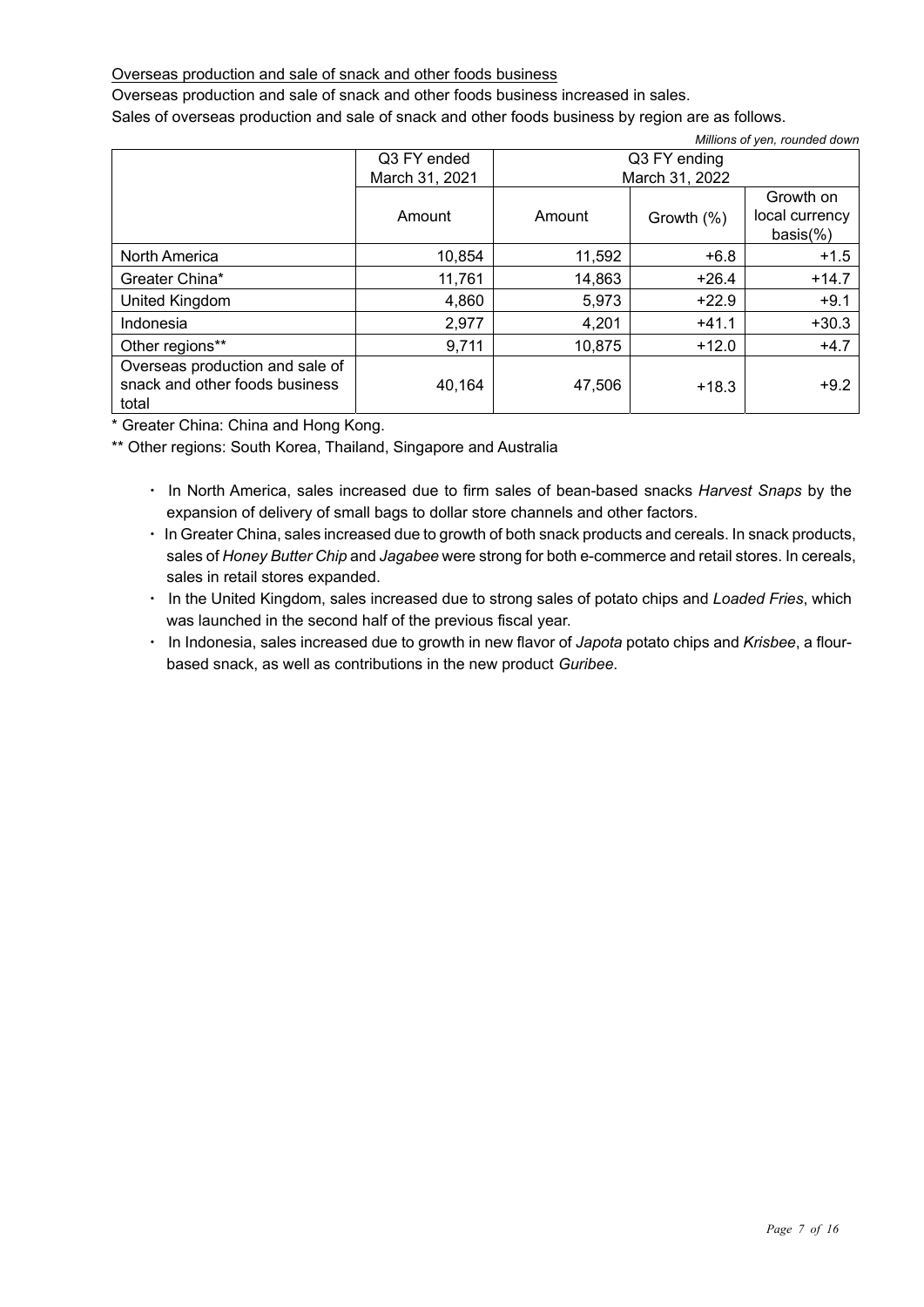#### **(2) Analysis of financial position**

(All comparisons are with the end of the previous fiscal year, unless stated otherwise.)

#### 1. Overview of assets, liabilities and net assets

Total assets as of December 31, 2021 decreased by ¥1,824 million to ¥237,154 million, due to the redemption of securities in order to acquire property, plant and equipment, repay long-term borrowings and acquire treasury shares. The main reason for the increase in property, plant and equipment was the expansion of existing domestic businesses, including the acquisition of additional *Kataage Potato* manufacturing line.

Liabilities decreased by ¥2,225 million to ¥54,013 million. This was mainly due to a decline in longterm borrowings as a result of switching the borrowings of Potato Kaitsuka Co., Ltd. (hereafter, "Potato Kaitsuka") to internal loan.

Net assets increased by ¥401 million to ¥183,141 million. This was mainly due to an increase in retained earnings resulting from the posting of profit attributable to owners of parent, despite the acquisition of treasury shares with the aim of further the distribution of profits to shareholders and improving capital efficiency.

From those stated above, the shareholders' equity ratio was 73.9%, up 0.5 percentage points.

#### 2. Overview of cash flows

Cash and cash equivalents as of December 31, 2021 were ¥29,649 million, decreased by ¥17,633 million.

#### Cash flows from operating activities

Operating activities resulted in net cash outflow of ¥4,106 million, a decrease of ¥7,495 million cash inflow. This was mainly due to a decrease in trade receivables attributable to the favorable sales performance in December 2021 compared to the same period of the previous fiscal year, and foreign exchange gains and losses turning into gains, which comes from market value evaluation of foreign exchange contracts.

#### Cash flows from investing activities

Investing activities resulted in a net cash outflow of ¥2,250 million, a decrease of ¥12,258 million. This was mainly due to the purchase of shares of subsidiaries resulting in change in scope of consolidation in the same period of the previous fiscal year caused by the acquisition of shares of Potato Kaitsuka.

#### Cash flows from financing activities

Financing activities resulted in a net cash outflow of ¥11,888 million, an increase of ¥9,375 million. This was mainly due to an increase in expenditures for the acquisition of treasury shares and the switch of long-term borrowings of Potato Kaitsuka to internal loan.

#### Information Regarding Capital Resources and Shareholders' equity Liquidity

• Developments in Demand for Funds

Calbee Group's capital needs include the payment of raw materials, labor, expenses and selling, personnel and logistics expenses for the manufacture of products, which are used to fund our operations. Funds used in investing activities consist mainly of capital investment and M&A. Funds used in financing activities consist mainly of capital requirements related to dividends paid by the parent company.

With regard to the cash outflow plan for investing activities and financing activities, based on the five-year medium-term business plan (from FY March 2020 to FY March 2024), we plan to allocate ¥180,000 million, which is the sum of cash flow from operating activities of ¥160,000 million and cash on hand of ¥20,000 million, which we expect to acquire in the five years from FY March 2020 to FY March 2024. We plan to allocate ¥60,000 million to capital investment to growth/raise productivity in existing businesses, and to strengthen overseas production structure, ¥80,000 million to investments to acquire foundation for growth based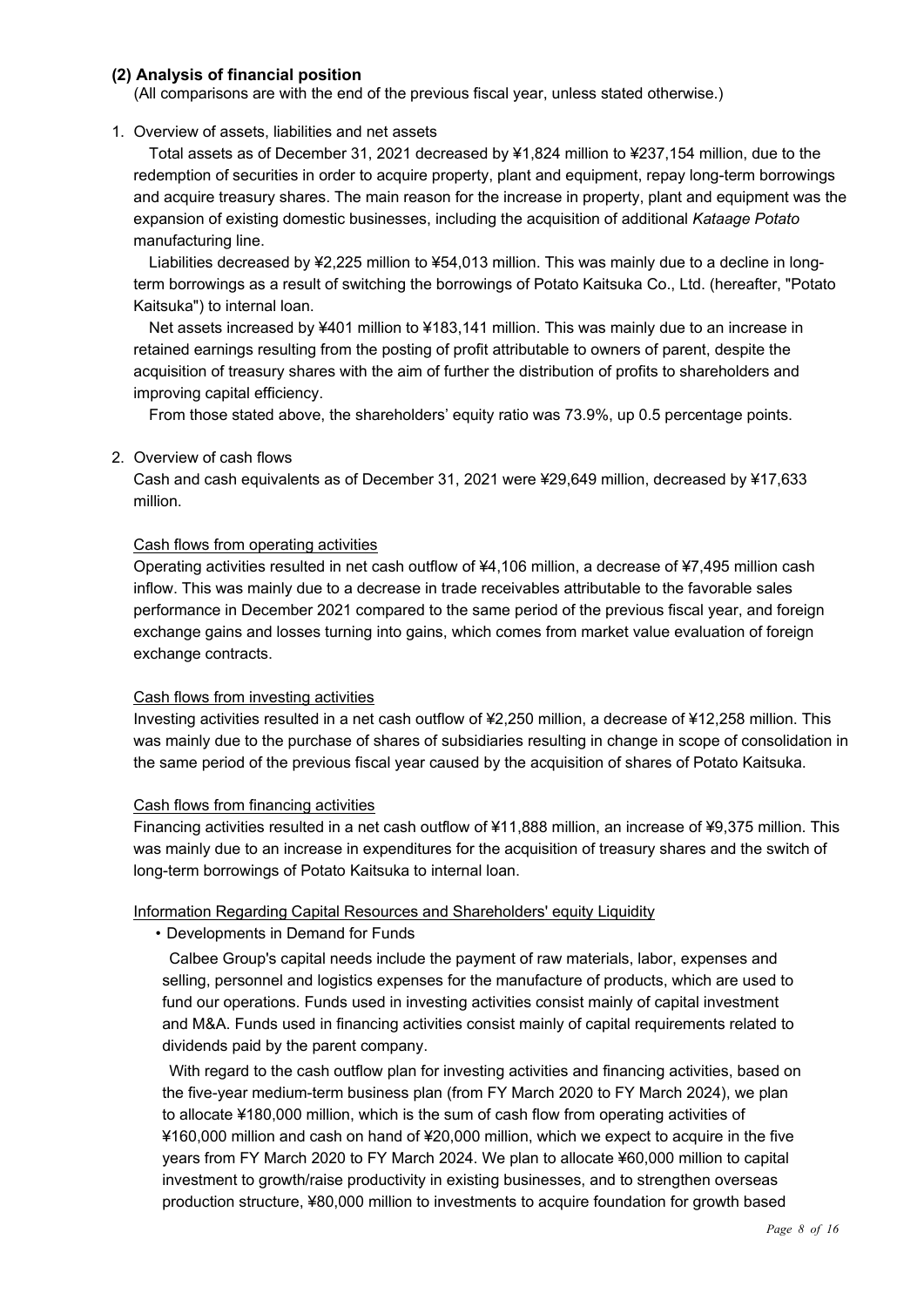on a long-term perspective, including new businesses, promotion of digital transformation, and M&A etc., and ¥40,000 million to shareholder returns.

The status of cash outlays as of the end of third quarter of the current fiscal year under review is as follows.

|                            |                               |                               |                                      |                              | Millions of yen, rounded down |
|----------------------------|-------------------------------|-------------------------------|--------------------------------------|------------------------------|-------------------------------|
|                            | FY ended<br>March 31,<br>2020 | FY ended<br>March 31,<br>2021 | Q3 FY<br>ending<br>March 31,<br>2022 | medium-term<br>business plan | Progress<br>(%)               |
| Capital investment         | 8,751                         | 11,205                        | 10,012                               | 60,000                       | 49.9%                         |
| Growth investment          | 7,558                         | 13,330                        | 537                                  | 80,000                       | 26.8%                         |
| <b>Shareholder Returns</b> | 6,425                         | 6,693                         | 6,691                                | 40,000                       | 49.5%                         |
| Total                      | 22,735                        | 31,229                        | 17,241                               | 180,000                      | 39.6%                         |

• Fund-raising progress

In principle, Calbee Group's financing methods are funded by cash flows from operating activities, and temporary shortages of funds are funded based on short-term borrowings from financial institutions. We and our domestic consolidated subsidiaries have introduced a cash management system (CMS) to centrally manage funds within the Group, thereby centrally managing surplus funds, securing liquidity for funds, and improving fund efficiency. In addition, we have entered into overdraft agreements with several financial institutions with the aim of supplementing the liquidity of its funds further, and we recognizes that it has sufficient liquidity to fund its business operations.

#### **(3) Consolidated forecasts**

The consolidated forecasts for the fiscal year ending March 31, 2022 have been revised as follows, in accordance with the results for the third quarter of the fiscal year and latest performance trends.

Net sales are expected to exceed the previous forecast due to strong performance of overseas business continued, despite the expected temporary decrease of sales volume in domestic business due to the impact of smaller potato harvest and revisions of prices and contents.

Operating profit, ordinary profit and profit attributable to owners of parent are expected to be lower than the previous forecast due to the inability to absorb rising costs caused by soaring prices of raw materials such as cooking oil, through revisions of prices and contents and cost reductions.

The main exchange rates used as a basis for this forecast is  $1USD = 4112$ ,  $1RMB = 417.48$ ,  $1GBP =$ ¥154 and 1IDR = ¥0.0079.

|                        |                      |                       |                  | Millions of yen, rounded down |
|------------------------|----------------------|-----------------------|------------------|-------------------------------|
|                        | Revised forecast (A) | Previous forecast (B) | Change $(A - B)$ | Change (%)                    |
| Net sales              | 243,000              | 240,000               | $+3,000$         | $+1.3$                        |
| Operating profit       | 25,500               | 28,000                | $-2,500$         | $-8.9$                        |
| Ordinary profit        | 26,000               | 27,500                | $-1,500$         | $-5.5$                        |
| Profit attributable to | 17,500               | 18,000                | $-500$           | $-2.8$                        |
| owners of parent       |                      |                       |                  |                               |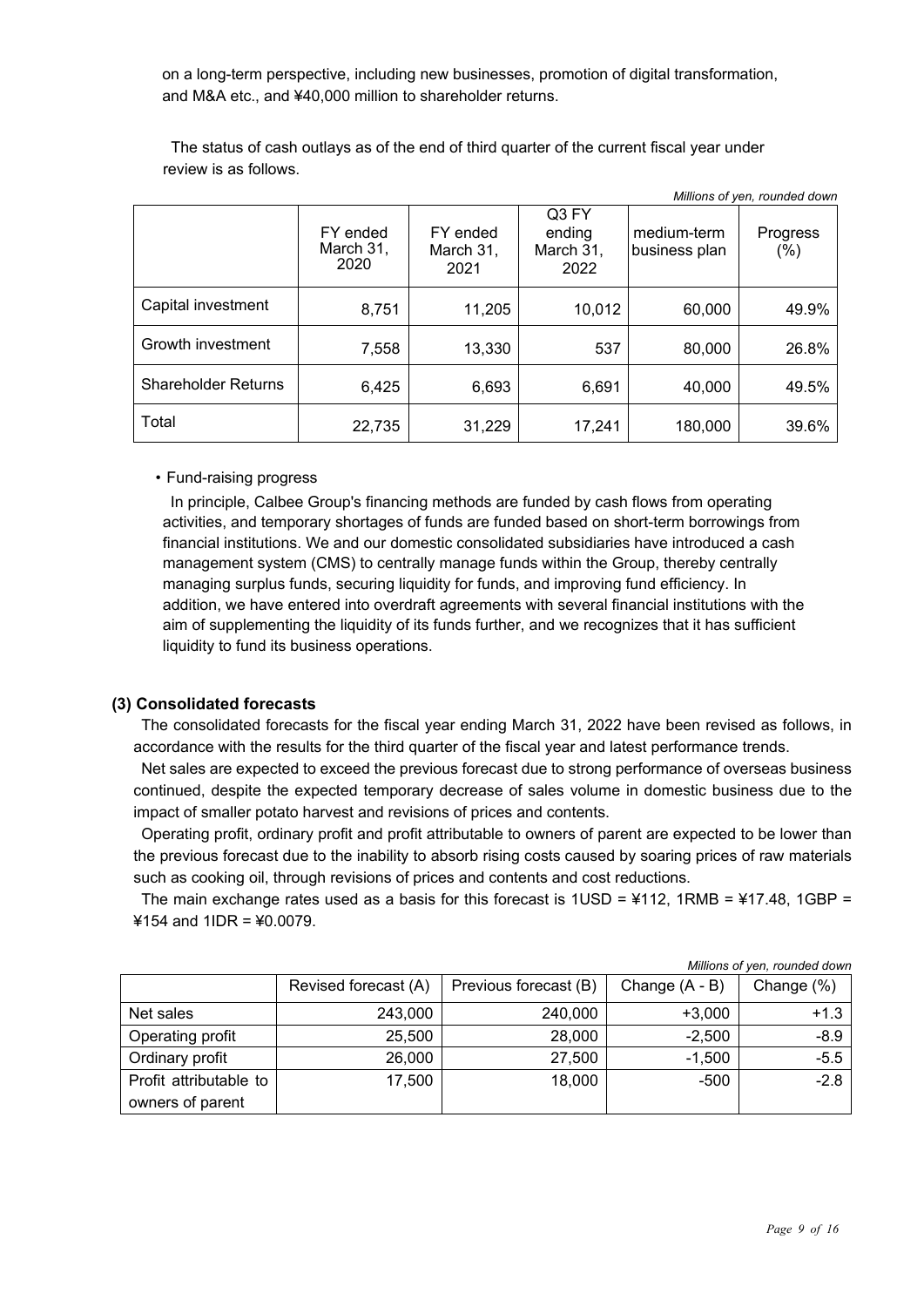## **2. Consolidated financial statements and key notes**

### **(1) Consolidated balance sheets**

|                                        |                      | Millions of yen, rounded down |
|----------------------------------------|----------------------|-------------------------------|
|                                        | As of March 31, 2021 | As of December 31, 2021       |
| Assets                                 |                      |                               |
| <b>Current assets</b>                  |                      |                               |
| Cash and deposits                      | 34,572               | 22,962                        |
| Notes and accounts receivable - trade  | 30,449               | 46,754                        |
| <b>Securities</b>                      | 38,899               | 24,999                        |
| Inventories                            | 14,694               | 17,896                        |
| Other                                  | 4,868                | 6,427                         |
| Allowance for doubtful accounts        | (5)                  | (28)                          |
| Total current assets                   | 123,477              | 119,012                       |
| Non-current assets                     |                      |                               |
| Property, plant and equipment          |                      |                               |
| Buildings and structures, net          | 29,964               | 33,262                        |
| Machinery, equipment and vehicles, net | 31,619               | 32,032                        |
| Land                                   | 11,554               | 11,879                        |
| Construction in progress               | 2,489                | 2,385                         |
| Other, net                             | 1,651                | 1,809                         |
| Total property, plant and equipment    | 77,280               | 81,369                        |
| Intangible assets                      |                      |                               |
| Goodwill                               | 24,518               | 23,473                        |
| Other                                  | 1,978                | 2,324                         |
| Total intangible assets                | 26,497               | 25,798                        |
| Investments and other assets           |                      |                               |
| Investments and other assets, gross    | 11,724               | 10,975                        |
| Allowance for doubtful accounts        | (0)                  | (1)                           |
| Total investments and other assets     | 11,723               | 10,974                        |
| Total non-current assets               | 115,501              | 118,142                       |
| <b>Total assets</b>                    | 238,978              | 237,154                       |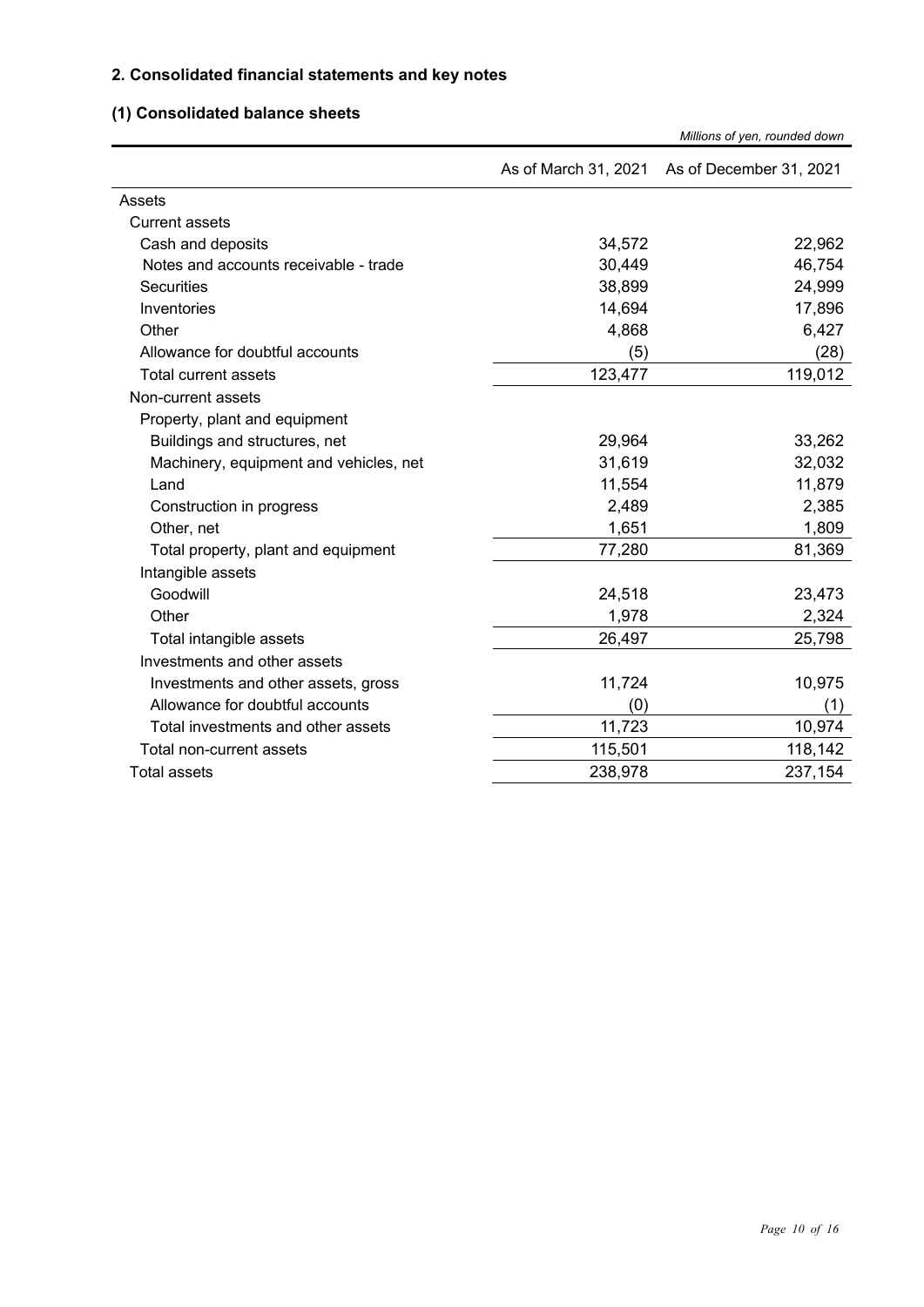|                                                            | Millions of yen, rounded down |                            |
|------------------------------------------------------------|-------------------------------|----------------------------|
|                                                            | As of March 31,<br>2021       | As of December 31,<br>2021 |
| Liabilities                                                |                               |                            |
| <b>Current liabilities</b>                                 |                               |                            |
| Notes and accounts payable - trade                         | 10,160                        | 10,745                     |
| Short-term borrowings                                      | 2,616                         | 9,174                      |
| Current portion of long-term borrowings                    | 298                           |                            |
| Income taxes payable                                       | 5,153                         | 1,830                      |
| Provision for bonuses                                      | 4,916                         | 3,235                      |
| Provision for bonuses for directors (and other officers)   | 116                           | 97                         |
| Provision for share-based remuneration                     | 88                            |                            |
| Other                                                      | 19,235                        | 18,227                     |
| <b>Total current liabilities</b>                           | 42,585                        | 43,311                     |
| Non-current liabilities                                    |                               |                            |
| Long-term borrowings                                       | 3,166                         |                            |
| Provision for retirement benefits for directors (and other | 358                           | 336                        |
| officers)                                                  |                               |                            |
| Provision for share-based remuneration for directors (and  | 265                           | 309                        |
| other officers)                                            |                               |                            |
| Retirement benefit liability                               | 7,846                         | 7,850                      |
| Asset retirement obligations                               | 749                           | 747                        |
| Other                                                      | 1,267                         | 1,457                      |
| Total non-current liabilities                              | 13,652                        | 10,701                     |
| <b>Total liabilities</b>                                   | 56,238                        | 54,013                     |
| Net assets                                                 |                               |                            |
| Shareholders' equity                                       |                               |                            |
| Share capital                                              | 12,046                        | 12,046                     |
| Capital surplus                                            | 4,777                         | 3,232                      |
| Retained earnings                                          | 159,551                       | 166,933                    |
| Treasury shares                                            | (1,045)                       | (7, 707)                   |
| Total shareholders' equity                                 | 175,329                       | 174,504                    |
| Accumulated other comprehensive income                     |                               |                            |
| Valuation difference on available-for-sale securities      | 300                           | 394                        |
| Foreign currency translation adjustment                    | 562                           | 1,390                      |
| Remeasurements of defined benefit plans                    | (822)                         | (934)                      |
| Total accumulated other comprehensive income               | 39                            | 850                        |
| Non-controlling interests                                  | 7,371                         | 7,786                      |
| Total net assets                                           | 182,740                       | 183,141                    |
| Total liabilities and net assets                           | 238,978                       | 237,154                    |
|                                                            |                               |                            |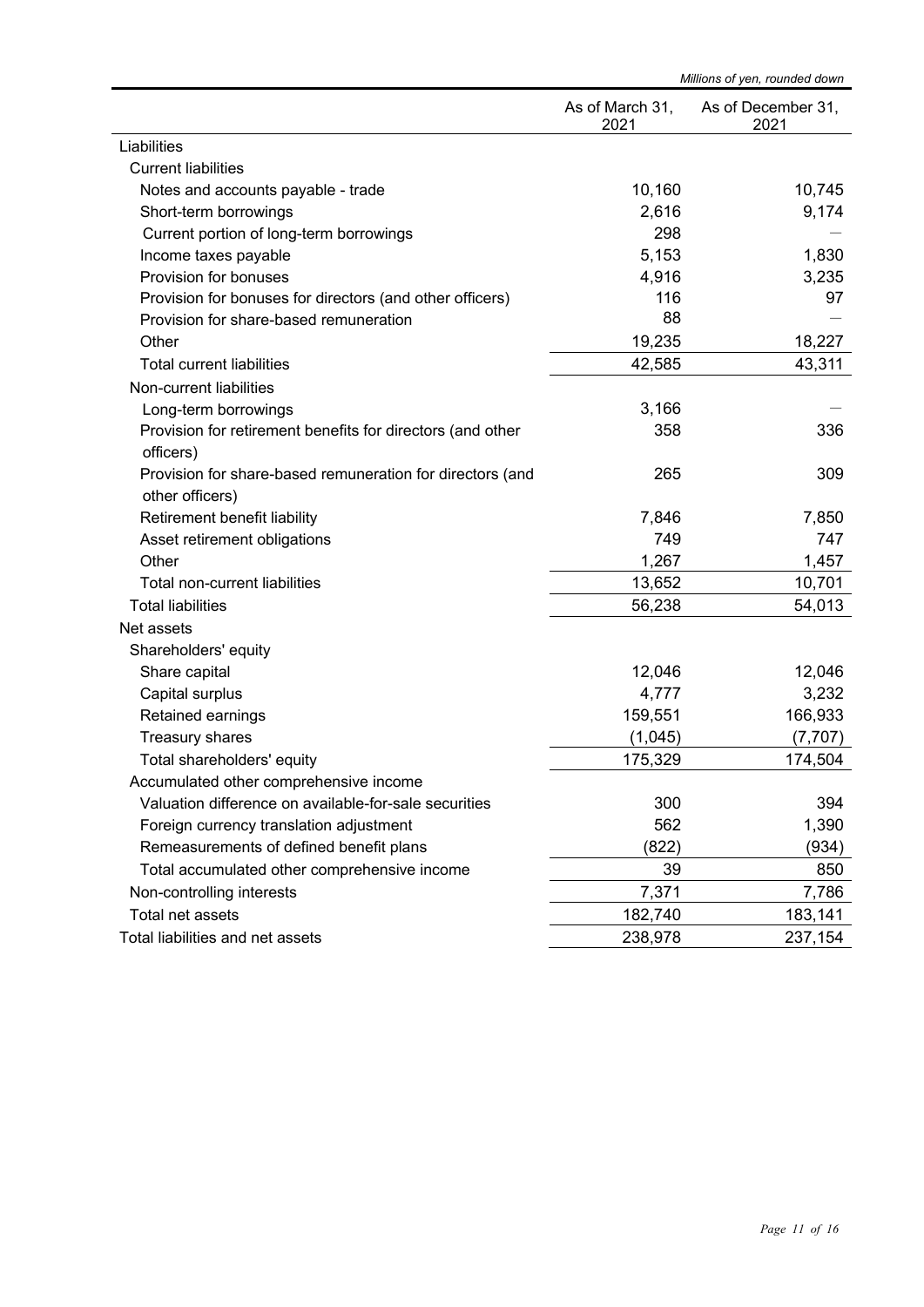#### **(2) Consolidated statements of income and comprehensive income Consolidated statements of income**

|                                                               | Millions of yen, rounded down |                              |  |
|---------------------------------------------------------------|-------------------------------|------------------------------|--|
|                                                               | April 1, 2020 to              | April 1, 2021 to             |  |
|                                                               | December 31, 2020<br>201,203  | December 31, 2021<br>185,470 |  |
| Net sales                                                     | 111,815                       | 120,670                      |  |
| Cost of sales                                                 | 89,388                        | 64,800                       |  |
| Gross profit                                                  | 67,546                        | 43,914                       |  |
| Selling, general and administrative expenses                  |                               |                              |  |
| Operating profit                                              | 21,841                        | 20,885                       |  |
| Non-operating income                                          |                               |                              |  |
| Interest income                                               | 70                            | 62                           |  |
| Dividend income                                               | 40                            | 38                           |  |
| Share of profit of entities accounted for using equity method | 33                            | 11                           |  |
| Foreign exchange gains                                        |                               | 648                          |  |
| Other                                                         | 188                           | 139                          |  |
| Total non-operating income                                    | $\overline{332}$              | 900                          |  |
| Non-operating expenses                                        |                               |                              |  |
| Interest expenses                                             | 73                            | 77                           |  |
| Share of loss of entities accounted for using equity method   | 143                           |                              |  |
| Foreign exchange losses                                       | 392                           |                              |  |
| Depreciation                                                  | 105                           | 74                           |  |
| Other                                                         | 57                            | 63                           |  |
| Total non-operating expenses                                  | 772                           | 215                          |  |
| Ordinary profit                                               | 21,401                        | 21,570                       |  |
| Extraordinary income                                          |                               |                              |  |
| Gain on sale of non-current assets                            | 13                            | 5                            |  |
| Gain on sale of investment securities                         | 42                            | 69                           |  |
| Gain on forgiveness of debts                                  |                               | 389                          |  |
| Subsidies income                                              | 58                            | 42                           |  |
| Gain on liquidation of subsidiaries and associates            | 174                           |                              |  |
| Subsidy income related to COVID-19                            | 225                           |                              |  |
| Other                                                         |                               | 4                            |  |
| Total extraordinary income                                    | 514                           | 511                          |  |
| <b>Extraordinary losses</b>                                   |                               |                              |  |
| Loss on sale of non-current assets                            | 57                            | 23                           |  |
| Loss on retirement of non-current assets                      | 339                           | 235                          |  |
| Loss on valuation of investment securities                    |                               | 59                           |  |
| Loss on sale of investment securities                         | 0                             | 8                            |  |
| Loss on business restructuring                                |                               | 34                           |  |
| Loss on COVID-19                                              | 243                           |                              |  |
| Loss on store closings                                        | 15                            |                              |  |
| Other                                                         | 61                            | 2                            |  |
| Total extraordinary losses                                    | $\overline{718}$              | 364                          |  |
| Profit before income taxes                                    | 21,197                        | 21,716                       |  |
| Income taxes - current                                        | 5,133                         | 5,483                        |  |
| Income taxes - deferred                                       | 1,533                         | 1,386                        |  |
| Total income taxes                                            | 6,666                         | 6,869                        |  |
| Profit                                                        | 14,530                        | 14,847                       |  |
| Profit attributable to non-controlling interests              | 482                           | 145                          |  |
| Profit attributable to owners of parent                       | 14,048                        | 14,701                       |  |
|                                                               |                               |                              |  |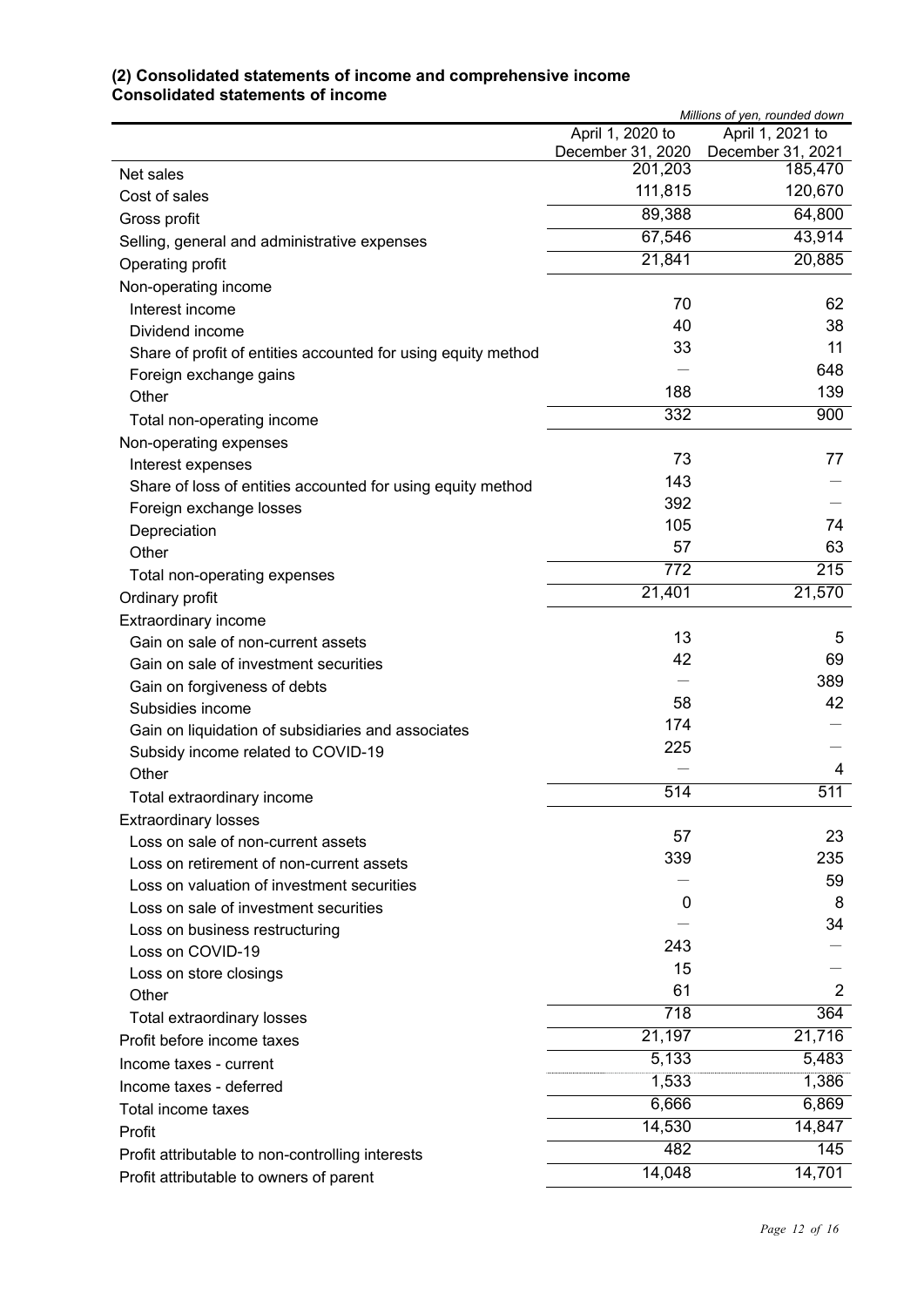#### **Consolidated statements of comprehensive income**

|                                                          |                   | Millions of yen, rounded down |
|----------------------------------------------------------|-------------------|-------------------------------|
|                                                          | April 1, 2020 to  | April 1, 2021 to              |
|                                                          | December 31, 2020 | December 31, 2021             |
| Profit                                                   | 14,530            | 14,847                        |
| Other comprehensive income                               |                   |                               |
| Valuation difference on available-for-sale<br>securities | 119               | 94                            |
| Foreign currency translation adjustment                  | (60)              | 988                           |
| Remeasurements of defined benefit plans, net of<br>tax   | (34)              | (111)                         |
| Total other comprehensive income                         | 24                | 971                           |
| Comprehensive income                                     | 14,555            | 15,818                        |
| Comprehensive income attributable to                     |                   |                               |
| Owners of parent                                         | 13,952            | 15,512                        |
| Non-controlling interests                                | 602               | 305                           |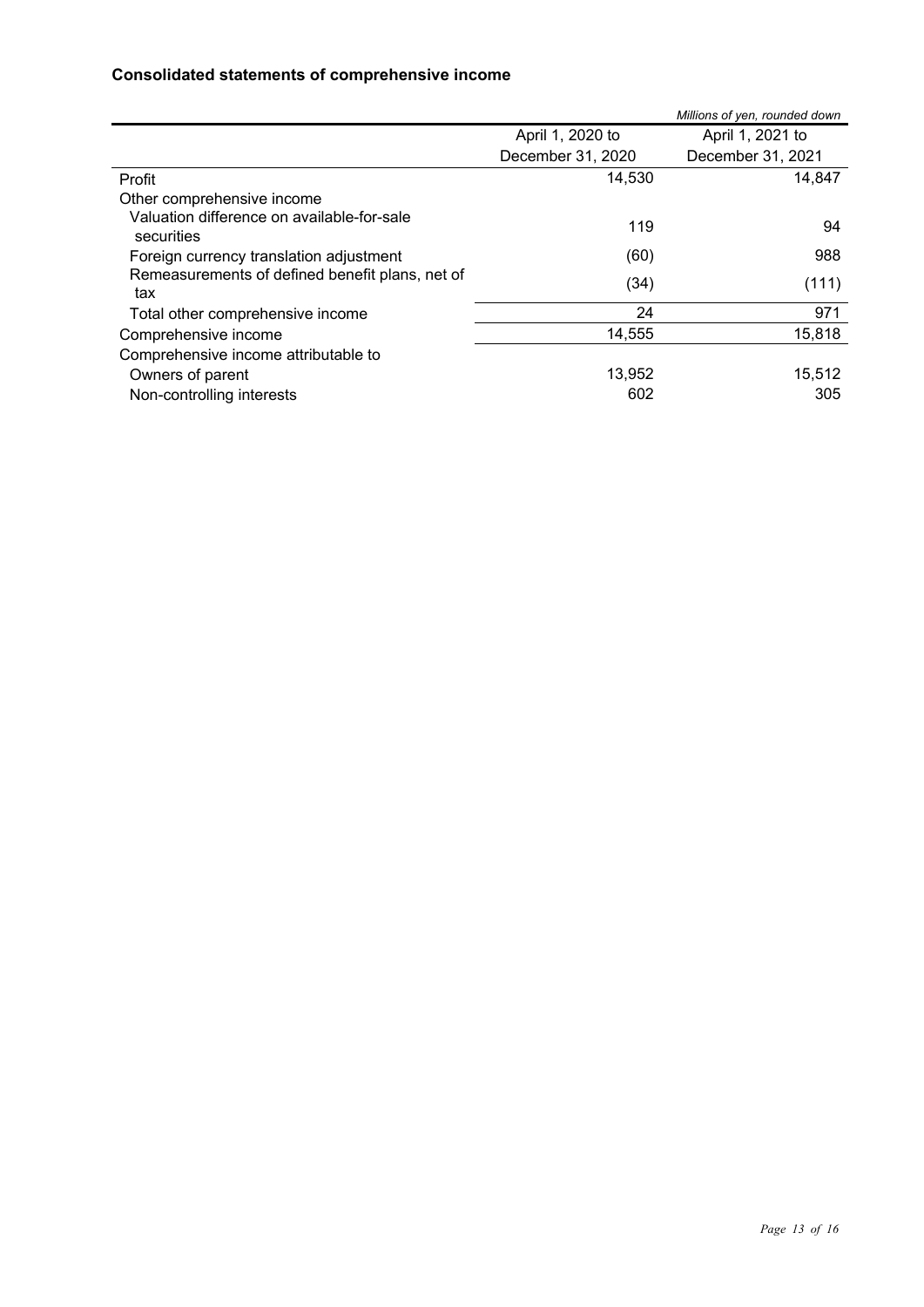#### **(3) Consolidated statements of cash flows**

*Millions of yen, rounded down*

|                                                                                                | April 1, 2020 to<br>December 31,<br>2020 | April 1, 2021 to<br>December 31,<br>2021 |
|------------------------------------------------------------------------------------------------|------------------------------------------|------------------------------------------|
| Cash flows from operating activities                                                           |                                          |                                          |
| Profit before income taxes                                                                     | 21,197                                   | 21,716                                   |
| Depreciation                                                                                   | 6,735                                    | 6,783                                    |
| Amortization of goodwill                                                                       | 1,306                                    | 1,358                                    |
| Increase (decrease) in allowance for doubtful accounts                                         | (7)                                      | 22                                       |
| Increase (decrease) in provision for bonuses                                                   | (1,264)                                  | (1,685)                                  |
| Increase (decrease) in provision for bonuses for directors<br>(and other officers)             | 13                                       | (18)                                     |
| Increase (decrease) in provision for share-based remuneration                                  | (4)                                      | (1)                                      |
| Increase (decrease) in provision for share-based remuneration<br>for directors                 | 69                                       | 43                                       |
| Increase (decrease) in retirement benefit liability                                            | 4                                        | (90)                                     |
| Decrease (increase) in retirement benefit asset                                                | (33)                                     | (176)                                    |
| Increase (decrease) in provision for retirement benefits for<br>directors (and other officers) | 52                                       | (21)                                     |
| Interest and dividend income                                                                   | (110)                                    | (101)                                    |
| Interest expenses                                                                              | 73                                       | 77                                       |
| Foreign exchange losses (gains)                                                                | 689                                      | (1,096)                                  |
| Loss (gain) on liquidation of subsidiaries and associates                                      | (174)                                    |                                          |
| Subsidies income                                                                               | (58)                                     | (42)                                     |
| Share of loss (profit) of entities accounted for using equity<br>method                        | 110                                      | (11)                                     |
| Loss (gain) on sale of investment securities                                                   | (42)                                     | (60)                                     |
| Loss (gain) on valuation of investment securities                                              |                                          | 59                                       |
| Loss (gain) on sale of non-current assets                                                      | 43                                       | 18                                       |
| Loss on retirement of non-current assets                                                       | 339                                      | 235                                      |
| Decrease (increase) in trade receivables                                                       | (12, 868)                                | (16, 046)                                |
| Decrease (increase) in inventories                                                             | (2, 541)                                 | (3,027)                                  |
| Increase (decrease) in trade payables                                                          | (559)                                    | 328                                      |
| Increase (decrease) in accounts payable - other                                                | (913)                                    | (1,960)                                  |
| Other, net                                                                                     | (900)                                    | (1,642)                                  |
| Subtotal                                                                                       | 11,155                                   | 4,661                                    |
| Interest and dividends received                                                                | 114                                      | 89                                       |
| Interest paid                                                                                  | (74)                                     | (69)                                     |
| Income taxes paid                                                                              | (7, 807)                                 | (8,789)                                  |
| Net cash provided by (used in) operating activities                                            | 3,388                                    | (4, 106)                                 |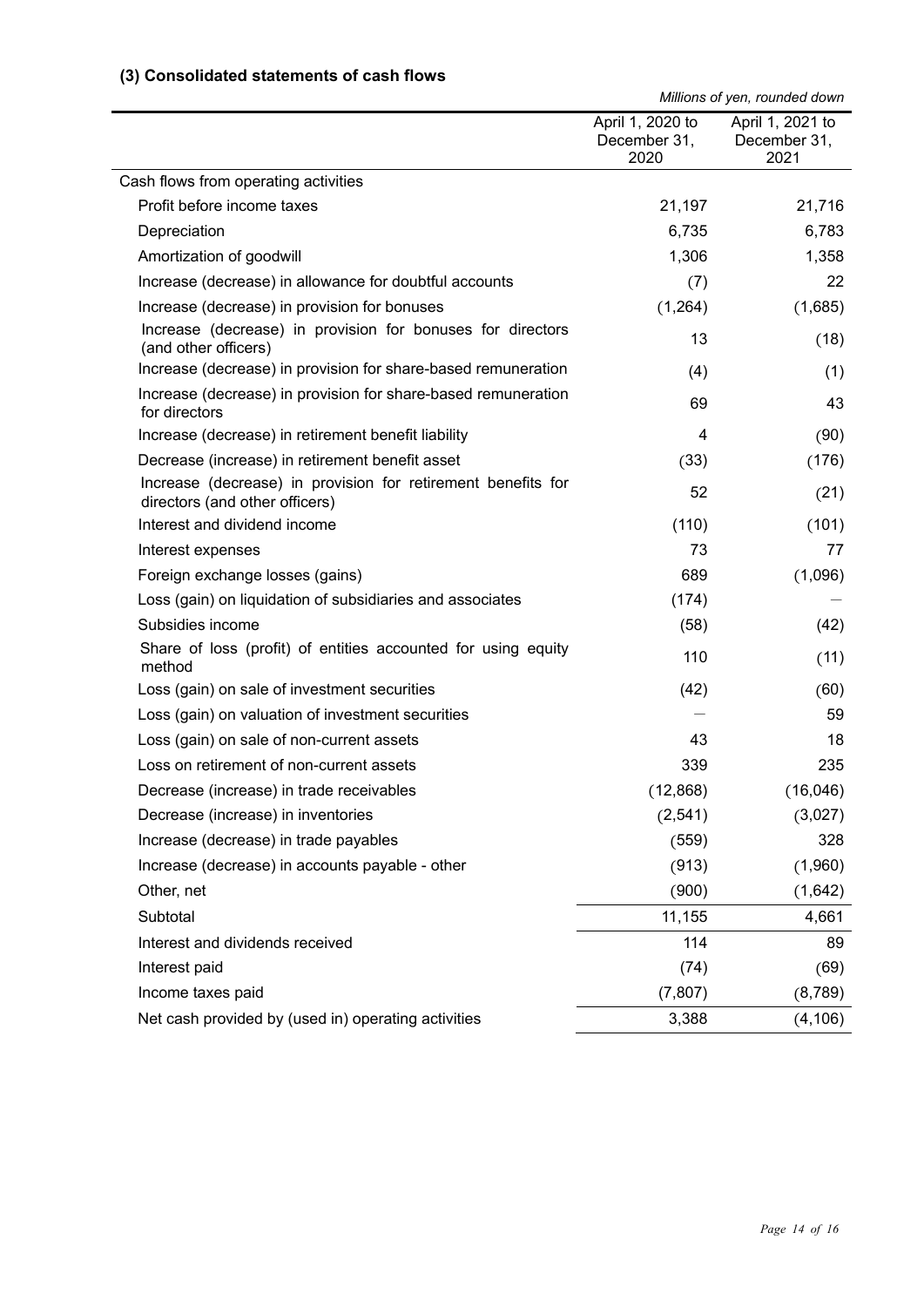|                                                                                                                        | Millions of yen, rounded down            |                                          |
|------------------------------------------------------------------------------------------------------------------------|------------------------------------------|------------------------------------------|
|                                                                                                                        | April 1, 2020 to<br>December 31,<br>2020 | April 1, 2021 to<br>December 31,<br>2021 |
| Cash flows from investing activities                                                                                   |                                          |                                          |
| Purchase of property, plant and equipment                                                                              | (8,305)                                  | (9,833)                                  |
| Proceeds from sale of property, plant and equipment                                                                    | 17                                       | 13                                       |
| Purchase of intangible assets                                                                                          | (439)                                    | (716)                                    |
| Purchase of securities                                                                                                 | (23,998)                                 | (22,998)                                 |
| Proceeds from redemption of securities                                                                                 | 31,182                                   | 30,900                                   |
| Purchase of investment securities                                                                                      | (12)                                     | (279)                                    |
| Proceeds from sale of investment securities                                                                            | 68                                       | 218                                      |
| Loan advances                                                                                                          | (930)                                    | (100)                                    |
| Collection of loans receivable                                                                                         | 760                                      | 180                                      |
| Payments into time deposits                                                                                            | (774)                                    | (705)                                    |
| Proceeds from withdrawal of time deposits                                                                              | 1,124                                    | 703                                      |
| Payments of guarantee deposits                                                                                         | (80)                                     | (44)                                     |
| Proceeds from refund of guarantee deposits                                                                             | 31                                       | 380                                      |
| Purchase of shares of subsidiaries resulting in change in scope<br>of consolidation                                    | (13, 208)                                |                                          |
| Proceeds from subsidy income                                                                                           | 58                                       | 27                                       |
| Other, net                                                                                                             | (2)                                      | 4                                        |
| Net cash provided by (used in) investing activities                                                                    | (14, 509)                                | (2,250)                                  |
| Cash flows from financing activities                                                                                   |                                          |                                          |
| Net increase (decrease) in short-term borrowings                                                                       | 4,508                                    | 6,500                                    |
| Repayments of long-term borrowings                                                                                     | (179)                                    | (3, 465)                                 |
| Purchase of treasury shares                                                                                            | (191)                                    | (6, 749)                                 |
| Proceeds from share issuance to non-controlling shareholders                                                           | 139                                      | 461                                      |
| Dividends paid                                                                                                         | (6,692)                                  | (6,691)                                  |
| Dividends paid to non-controlling interests                                                                            | (12)                                     | (14)                                     |
| Repayments of lease obligations                                                                                        | (83)                                     | (47)                                     |
| Payments from changes in ownership interests in subsidiaries<br>that do not result in change in scope of consolidation |                                          | (1,882)                                  |
| Net cash provided by (used in) financing activities                                                                    | (2,512)                                  | (11, 888)                                |
| Effect of exchange rate change on cash and cash equivalents                                                            | 140                                      | 613                                      |
| Net increase (decrease) in cash and cash equivalents                                                                   | (13, 493)                                | (17, 633)                                |
| Cash and cash equivalents at beginning of period                                                                       | 55,742                                   | 47,282                                   |
| Cash and cash equivalents at end of period                                                                             | 42,249                                   | 29,649                                   |